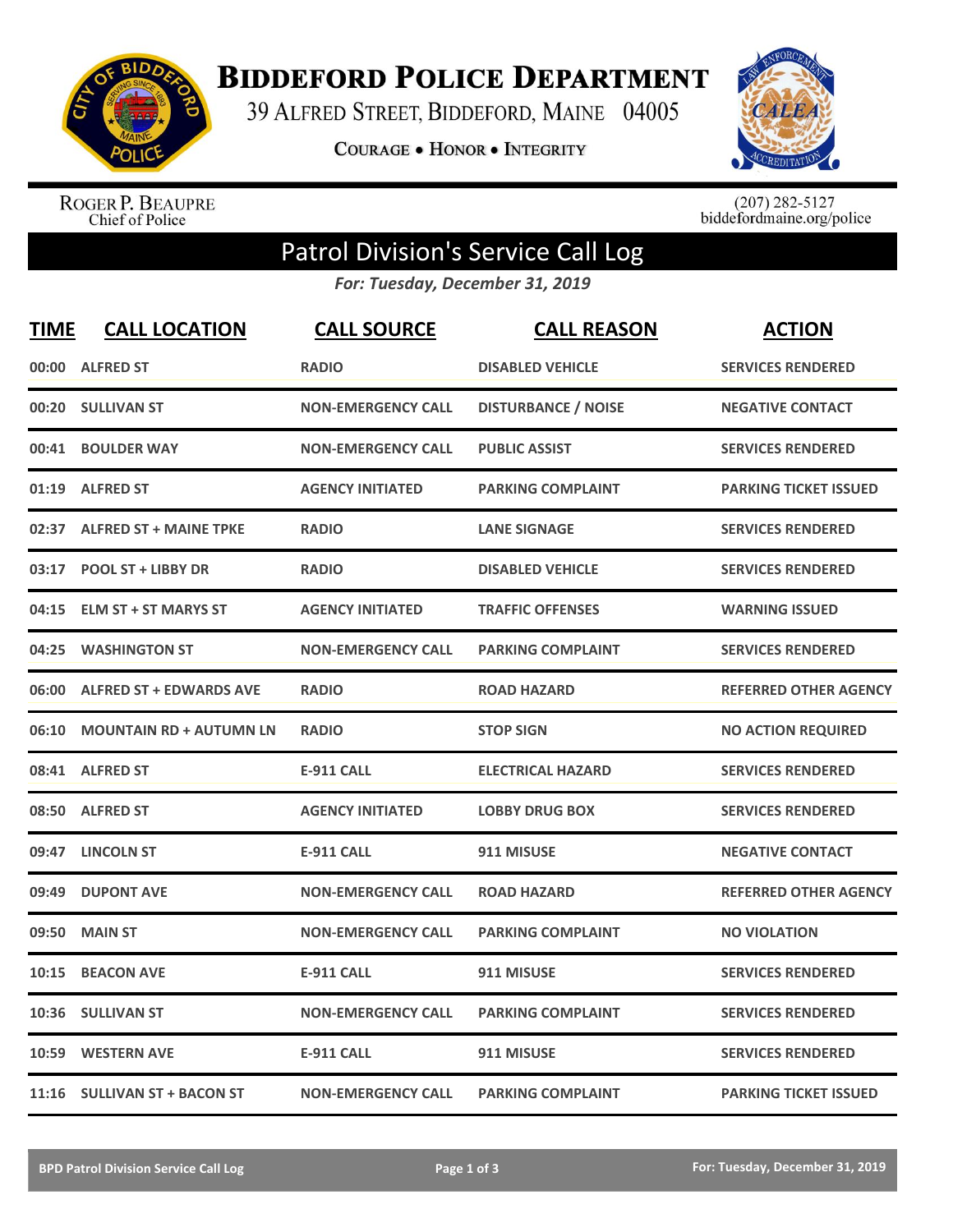| <b>TIME</b> | <b>CALL LOCATION</b>         | <b>CALL SOURCE</b>        | <b>CALL REASON</b>                                 | <b>ACTION</b>                |
|-------------|------------------------------|---------------------------|----------------------------------------------------|------------------------------|
|             | 11:19 BARRA RD               | <b>AGENCY INITIATED</b>   | <b>POLICE INFO</b>                                 | <b>FIELD INTERVIEW</b>       |
| 11:39       | <b>HAZEL ST</b>              | <b>E-911 CALL</b>         | 911 MISUSE                                         | <b>UNFOUNDED</b>             |
|             | 11:42 BARRA RD               | <b>NON-EMERGENCY CALL</b> | ATTEMPTED/THREATENED SUICIDE TRANSPORT TO HOSPITAL |                              |
|             | 12:17 WESTERN AVE            | <b>E-911 CALL</b>         | <b>MENTAL ILLNESS CASES</b>                        | <b>SERVICES RENDERED</b>     |
|             | 12:18 MEDICAL CENTER DR      | <b>AGENCY INITIATED</b>   | <b>DISTURBANCE / NOISE</b>                         | <b>REPORT TAKEN</b>          |
|             | 12:35    FOSS ST             | <b>NON-EMERGENCY CALL</b> | <b>ROAD HAZARD</b>                                 | <b>SERVICES RENDERED</b>     |
|             | 12:55 VINCENT AVE            | <b>AGENCY INITIATED</b>   | <b>PRO-ACTIVE DV RESPONSE TEAM</b>                 | <b>NO VIOLATION</b>          |
| 13:12       | <b>MAIN ST</b>               | <b>NON-EMERGENCY CALL</b> | ATTEMPTED/THREATENED SUICIDE TRANSPORT TO HOSPITAL |                              |
|             | 14:35 BACON ST + ALFRED ST   | <b>AGENCY INITIATED</b>   | <b>DOMESTIC COMPLAINTS</b>                         | <b>REPORT TAKEN</b>          |
| 15:10       | <b>ST MARYS ST</b>           | <b>AGENCY INITIATED</b>   | <b>PRO-ACTIVE DV RESPONSE TEAM</b>                 | <b>NEGATIVE CONTACT</b>      |
|             | 15:12 SHEPHERDS WAY          | <b>AGENCY INITIATED</b>   | <b>PRO-ACTIVE DV RESPONSE TEAM</b>                 | <b>NEGATIVE CONTACT</b>      |
|             | 15:26 SACO FALLS WAY         | <b>AGENCY INITIATED</b>   | <b>PARKING COMPLAINT</b>                           | <b>SERVICES RENDERED</b>     |
| 15:30       | <b>ALFRED ST</b>             | <b>AGENCY INITIATED</b>   | <b>TRAFFIC OFFENSES</b>                            | <b>WARNING ISSUED</b>        |
| 15:49       | <b>MIDDLE ST</b>             | <b>AGENCY INITIATED</b>   | <b>WARRANT ARREST</b>                              | <b>NEGATIVE CONTACT</b>      |
|             | 16:05 GREEN ST               | <b>NON-EMERGENCY CALL</b> | <b>CIVIL COMPLAINT</b>                             | <b>CIVIL COMPLAINT</b>       |
|             | 16:21 GRAHAM ST              | <b>AGENCY INITIATED</b>   | <b>WARRANT ARREST</b>                              | <b>NEGATIVE CONTACT</b>      |
|             | 16:46 ALFRED ST              | <b>WALK-IN AT STATION</b> | <b>COURT ORDERED CHECK IN</b>                      | <b>SERVICES RENDERED</b>     |
|             | 16:54 BIRCH ST               | <b>AGENCY INITIATED</b>   | <b>WARRANT ARREST</b>                              | <b>NEGATIVE CONTACT</b>      |
|             | 17:04 ADAMS ST               | <b>NON-EMERGENCY CALL</b> | <b>PARKING COMPLAINT</b>                           | <b>VEHICLE TOWED</b>         |
|             | 17:05 KING ST                | <b>AGENCY INITIATED</b>   | <b>WARRANT ARREST</b>                              | <b>NEGATIVE CONTACT</b>      |
|             | 17:19 DEARBORN AVE           | <b>NON-EMERGENCY CALL</b> | <b>ASSIST DPW</b>                                  | <b>REFERRED OTHER AGENCY</b> |
|             | 17:58 ALFRED ST              | <b>AGENCY INITIATED</b>   | <b>TRAFFIC OFFENSES</b>                            | <b>WARNING ISSUED</b>        |
|             | 18:59 MT PLEASANT ST         | <b>NON-EMERGENCY CALL</b> | <b>MISSING PERSON</b>                              | <b>SERVICES RENDERED</b>     |
|             | 19:13 CUTTS ST + BRADBURY ST | <b>NON-EMERGENCY CALL</b> | <b>PARKING COMPLAINT</b>                           | <b>SERVICES RENDERED</b>     |
|             | 19:22 BRADBURY ST            | <b>NON-EMERGENCY CALL</b> | <b>ASSAULT</b>                                     | <b>REPORT TAKEN</b>          |
|             | 19:28 ALFRED ST + CLARK ST   | <b>AGENCY INITIATED</b>   | <b>TRAFFIC OFFENSES</b>                            | <b>WARNING ISSUED</b>        |